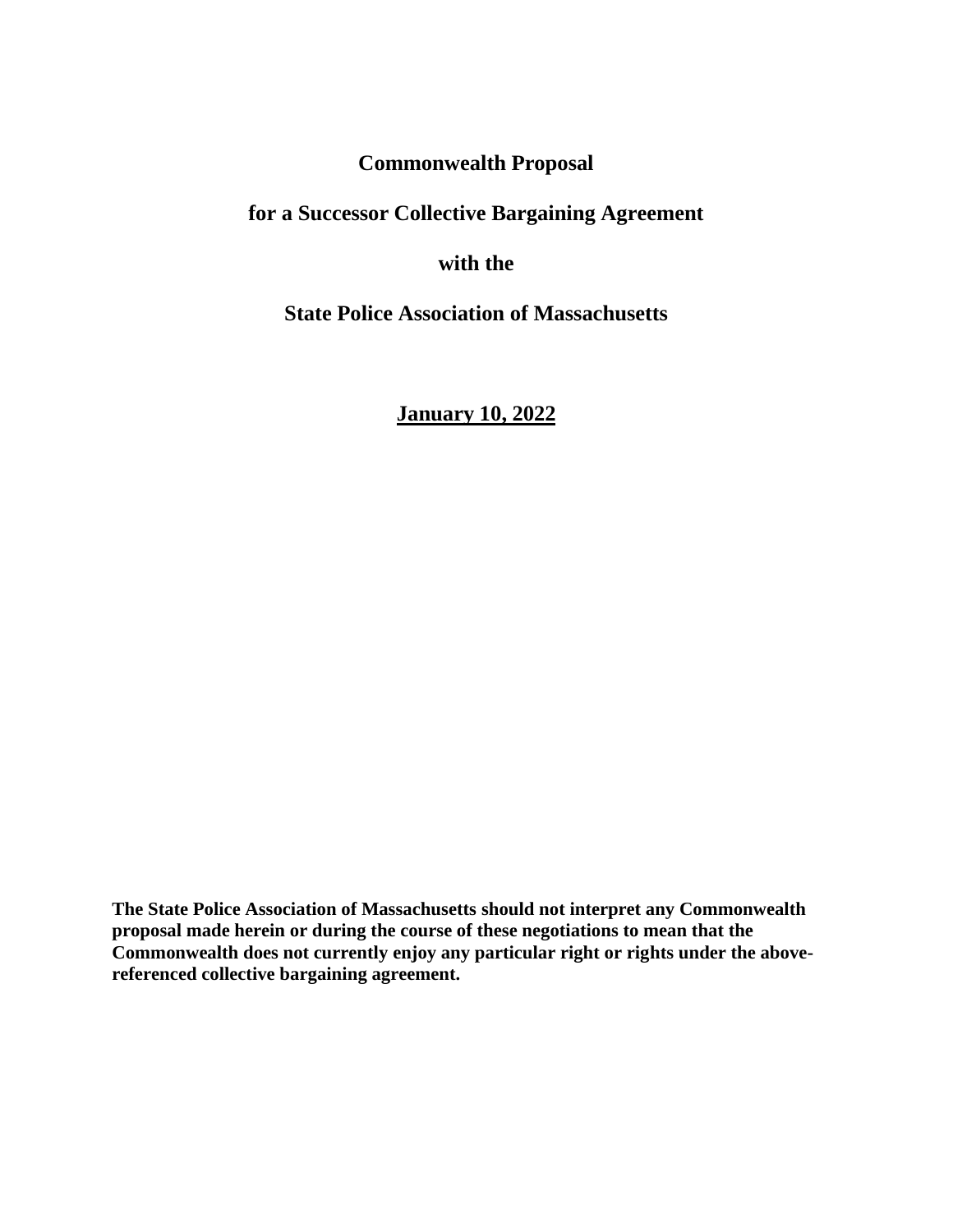# **ARTICLE 8 HOURS OF WORK AND OVERTIME**

#### **Section 1. Regular Workweek, Tours of Duty and Work Schedules**

C.

- (iii) The Division of Investigative Services as follows:
	- Gaming Enforcement Unit:  $4&2$  with no less than one (1) employee assigned to a  $5&2$ other than the OIC.
	- **Fire Marshalls Office, Massport Bomb Squad Team: 4&2 with no less than one (1) employee assigned to a 5&2 other than the OIC.**
- K. Employees assigned as Community Service Officers as well as employees assigned to the following Units: Gang Units, Truck Teams, Community Action Teams, Motorcycle Unit, STOP Team, **SP Detective Units (Homicide and Narcotics), Violent Fugitive Apprehension Section (VFAS), and Media Relations** will be subject to varying shifts (as described in Article 8, Section 1.B of this Agreement) upon five (5) days notice, except in cases of emergency. Shifts shall be determined by the Commanding Officer after consultation with team members. All such team members mentioned above shall receive the night shift differential provided for in Article 8, Section 2J, notwithstanding the fact that the employee may not be otherwise eligible for such differential by virtue of the shift to which the employee is assigned.

# **ARTICLE 12 FAMILY AND MEDICAL LEAVE**

## **Section 8. Paid Family Medical Leve (PFML)** *(new section)*

**Leave granted under the Paid Family Medical Leave Act, M.G.L. c. 175M, which does not otherwise qualify for leave under the FMLA or Article 12 of the collective bargaining agreement, shall be used concurrently with the leave granted by Article 12 of the collective bargaining agreement, to the extent that such leave exceeds the twelve (12) weeks of leave granted by the FMLA.** 

#### **ARTICLE 16 SALARY RATES**

## **Section 1.**

- **A. Effective the first full pay period 14 months prior to the signing of this agreement, but no earlier than the first full pay period in January of 2021, a two and one half percent (2.5%) salary increase for all employees.**
- **B. Effective the first full pay period 12 months from the 2.5% increase, a two percent**